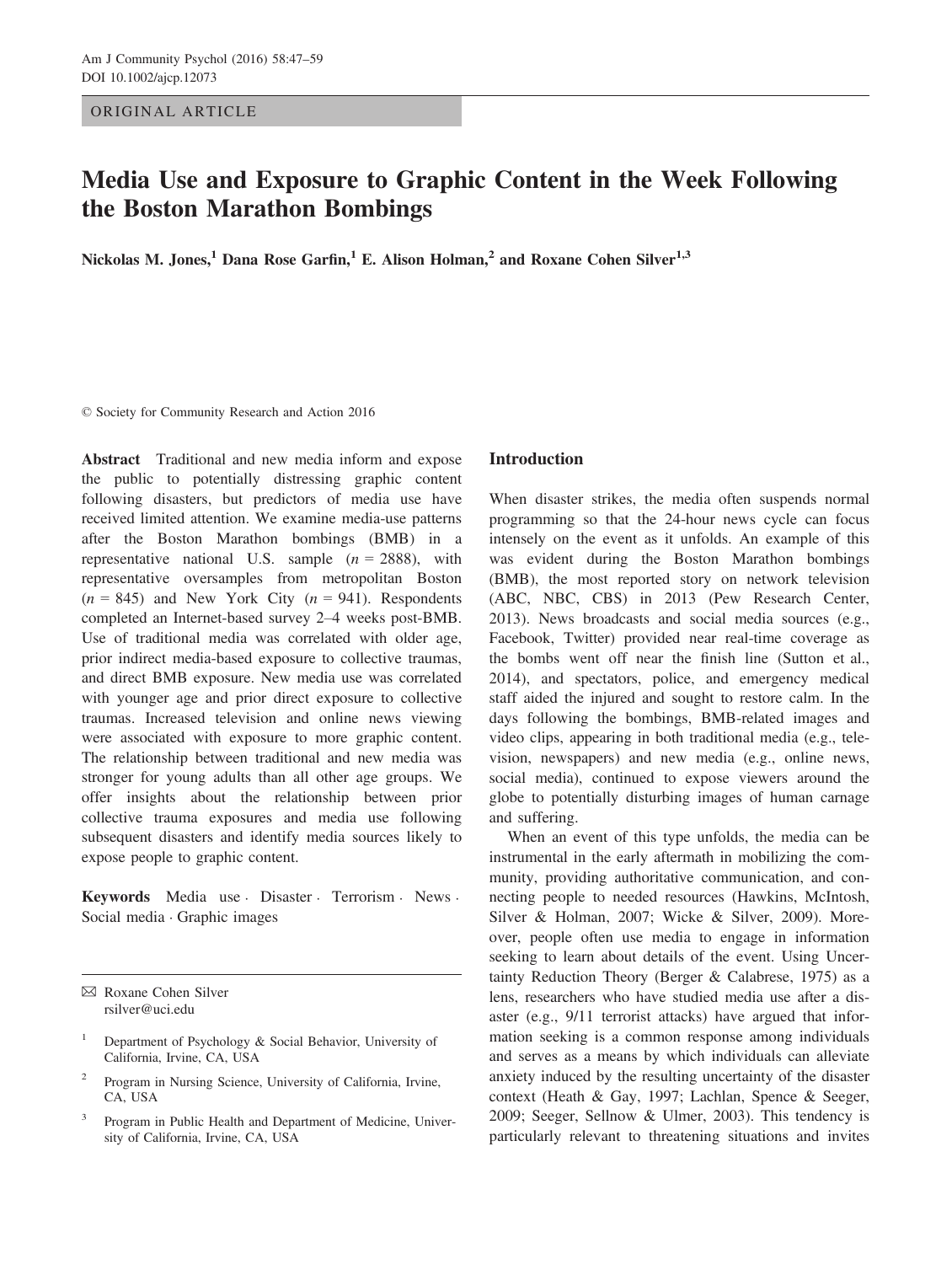reappraisal of felt uncertainty via active information seeking (Brashers et al., 2000).

Although staying informed is essential during a crisis, exposure to potentially distressing content available through traditional and new media channels may have negative repercussions for those who see it. For example, frequency of exposure to media coverage of a collective trauma, such as the September 11, 2001 (9/11) terrorist attacks, has been associated with acute and posttraumatic stress (PTS) symptoms (Ahern et al., 2002; Schlenger et al., 2002; Silver et al., 2013). Moreover, individuals who reported seeing more frequent depictions of graphic content on television after 9/11 (e.g., planes crashing into the World Trade Center, people falling from the buildings) showed increased odds of meeting Diagnostic and Statistical Manual of Mental Disorders (DSM) criteria for probable posttraumatic stress disorder (PTSD) compared to those who saw fewer graphic images (Ahern et al., 2002). Following the initiation of the Iraq War, Silver et al. (2013) found that viewing two specific war-related images (imprisoned Allied soldiers and dead Iraqi children) was positively associated with war-related acute stress symptoms. High acute stress following 9/11 also predicted increased incidence of new onset cardiovascular ailments over 3 years post-9/11 in a sample predominantly exposed to the attacks through the media (Holman et al., 2008).

Despite the preponderance of evidence suggesting that both frequency and content of postdisaster media exposure are associated with distressing mental and physical responses, little is known about the risk factors associated with postdisaster media use and exposure to distressing content. Questions surrounding who uses various media types and what content they are exposed to linger. Importantly, media use following a disaster presents a paradox: When uncertain, seemingly dangerous situations unfold, people turn to the media to reduce uncertainty and lower anxiety, but are instead presented with disturbing content that potentially increases psychological distress.

# Correlates of News Watching

Prior research has examined correlates of general news media use. Specifically, the Pew Research Center has documented shifting demographic patterns of news media use over the past several years; for example, only 34% of adults aged 18–29 said they watched TV news yesterday, down 15% from 2006 (Kohut, Doherty, Dimock & Keeter, 2012). Similar declines have been seen for this age group with respect to print (newspapers, magazines) and radio news (Kohut et al., 2012). After the BMB, despite the fact that network television was the dominant mode of news dissemination, 56% of respondents aged 18–29 indicated they obtained the majority of their information about the bombings from social media sources (Pew Research Center, 2013). These findings are consistent with research documenting that younger people find the Internet more useful for obtaining information after a disaster than do older people (Spence et al., 2006).

Other demographic factors (e.g., income, education) have also been linked with general news media use. For example, income is negatively correlated with local news television watching (including local TV news, morning news, and daytime talk shows), whereas higher education is positively correlated with obtaining news via new media (Kohut et al., 2012). While these demographic variables appear to be meaningful with respect to the type of news sources (traditional vs. new) people use to get their news, we do not yet know whether they also apply to a postdisaster context. The limited literature that has considered other demographic indicators of media use after disasters (e.g., terrorist attacks, an earthquake) reveals gender differences in the amount and type of media sources consulted in the immediate aftermath (Lachlan et al., 2009; Spence et al., 2006) such that women are more likely to use traditional media sources and men more likely to use the Internet. However, many of these results have been obtained using convenience samples and lack statistical controls for other potentially confounding variables (e.g., employment status). Thus, further research is warranted to determine whether these findings are robust when more representative samples are used and confounds are accounted for.

Beyond demographic factors, several other individuallevel factors are likely to be associated with post-disaster news media use. For example, depression is positively associated with increased sedentary television watching among adults aged 25–33 (Sidney et al., 1996). Compared to healthy controls, individuals with major depressive disorder report more hours of daily computer use, while those with panic disorder and agoraphobia report more hours of daily television watching (De Wit, van Straten, Lamers, Cuijpers & Penninx, 2011). Since individuals with mental health ailments are likely to watch more television or spend more time on the computer, they are at increased risk of exposure to news coverage of a collective trauma, thereby putting them at risk for post-disaster psychological distress.

Direct exposure to a trauma, defined as the physical presence of oneself or a close other during injury or threat of death (American Psychiatric Association, 2013), is another factor that may be associated with increased media use following a disaster. As compared to people not directly exposed to the BMB, individuals who were at or who knew someone at the site of the bombing, or who were affected by the subsequent lockdown during the manhunt for the suspects, may have been more likely to attend to media coverage of the crisis as it unfolded.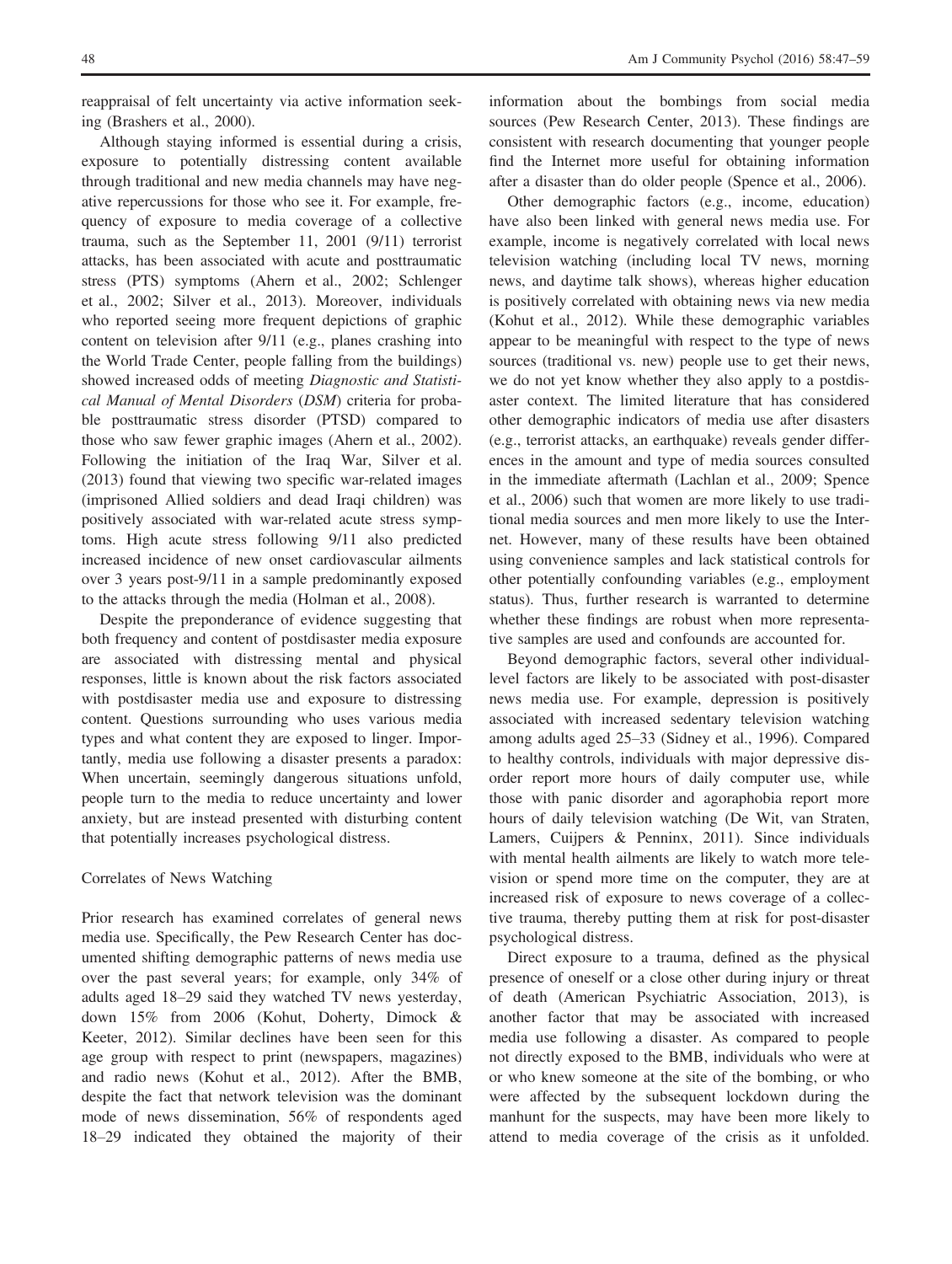Media use may also be associated with prior exposure to a collective trauma, either directly or indirectly via the media, independent of proximity to the event. As both direct (Perrin et al., 2007) and indirect media-based exposure (Silver et al., 2013) to collective traumas have been linked with elevated stress responses, residual distress from these prior events might trigger increased information seeking in response to future collective traumas, as anxious individuals tend to be more attentive to stimuli that depict sources of their anxiety (MacLeod, Mathews & Tata, 1986; Mathews & MacLeod, 1985).

## Graphic News Media Content

The valence of content transmitted by the media after a disaster may play a vital role in the associations found between media exposure and stress responses. Indeed, there is a robust literature supporting the link between negative imagery and emotion. Negative images exacerbate startle reflexes (Cuthbert, Bradley, & Lang, 1996) and unpleasant pictures are often viewed longer than neutral images, suggesting a general attentional bias toward unpleasant content (Lang, Bradley & Cuthbert, 1998). Importantly, images with human agents in lifethreatening circumstances have been found to elicit particularly high physiological arousal (Bradley & Lang, 2007). Such results offer an explanation for Ahern et al.'s (2002) finding that seeing images depicting people jumping or falling from buildings during the 9/11 attacks was associated with depression and probable PTSD, while seeing images of an airplane hitting the World Trade Center was not.

While television has been a well-studied mode of transmitting graphic content, few studies have examined graphic content transmitted via new media. Over a 15 month period beginning in 2011, intense visuals of natural disasters (especially the destructive Tohoku, Japan earthquake and tsunami) and political upheaval abroad (Russian elections and unrest in the Middle East) were the top-watched videos on YouTube (Pew Research Center, 2012). As noted above, Americans are increasingly getting their news from online news and social media sites (Pew Research Center, 2012). Given that these sites serve as platforms amenable to rapid information dissemination, postdisaster coverage can be quickly shared across social media, increasing the likelihood of easy exposure to graphic content.

Complementarity of News Media Use in a Postdisaster Context

Taken together, these findings raise an important unanswered question: When disaster strikes, do people use both traditional and new media sources for disaster-related news, and do the correlates of these exposures differ? We know that the landscape of news outlets has changed dramatically over the past two decades, especially with the decline of traditional media and the rise of new media. Some scholars suggest that new media are displacing (or replacing) traditional media (Dimmick, 2003). In this view, individuals are likely to prefer one news medium over another, either by choice or by habit, and have limited time that they allocate to these preferred sources. Yet, others assert that traditional and new media are used complementarily. For example, Dutta-Bergman (2004) argues that a person seeking information about a specific topic (e.g., health news) is likely to consult media sources across the traditional and new media spectrums for information about that topic.

While there is some evidence for the displacement hypothesis (De Waal & Schoenbach, 2010), others have found evidence that news media sources are being used complementarily (Diddi & LaRose, 2006). It could be the case that in the context of a disaster, people who are accustomed to accessing a variety of media sources in general (e.g., young adults) might seek disaster-related information from both traditional and new media sources, while others who are accustomed to using traditional media sources (e.g., older adults) may be less likely to stray from their long-standing media consumption patterns (LaRose & Eastin, 2004).

# The Current Study

After the BMB, images and videos depicting bloodied sidewalks, runners, and bystanders, as well as severely injured individuals with missing limbs, were transmitted via network television and circulated across social media. Given our sensitivity to life-threatening images (Bradley & Lang, 2007), it is likely that graphic images (i.e., those depicting human carnage) are more potent than those containing other disaster-related chaos (i.e., destroyed buildings, rescue efforts). To identify people who may be at greater risk of exposure to graphic images, it is important to understand (a) who is likely to use different media types for disaster-related news, (b) which media sources are associated with transmitting graphic content, and (c) whether people use traditional and new media complementarily in the context of a disaster. With these issues in mind, we formulated the following hypotheses and research questions based on the literature cited above:

H1. Given the evidence that younger adults generally use new media more than older adults, we expected that increasing age would be positively associated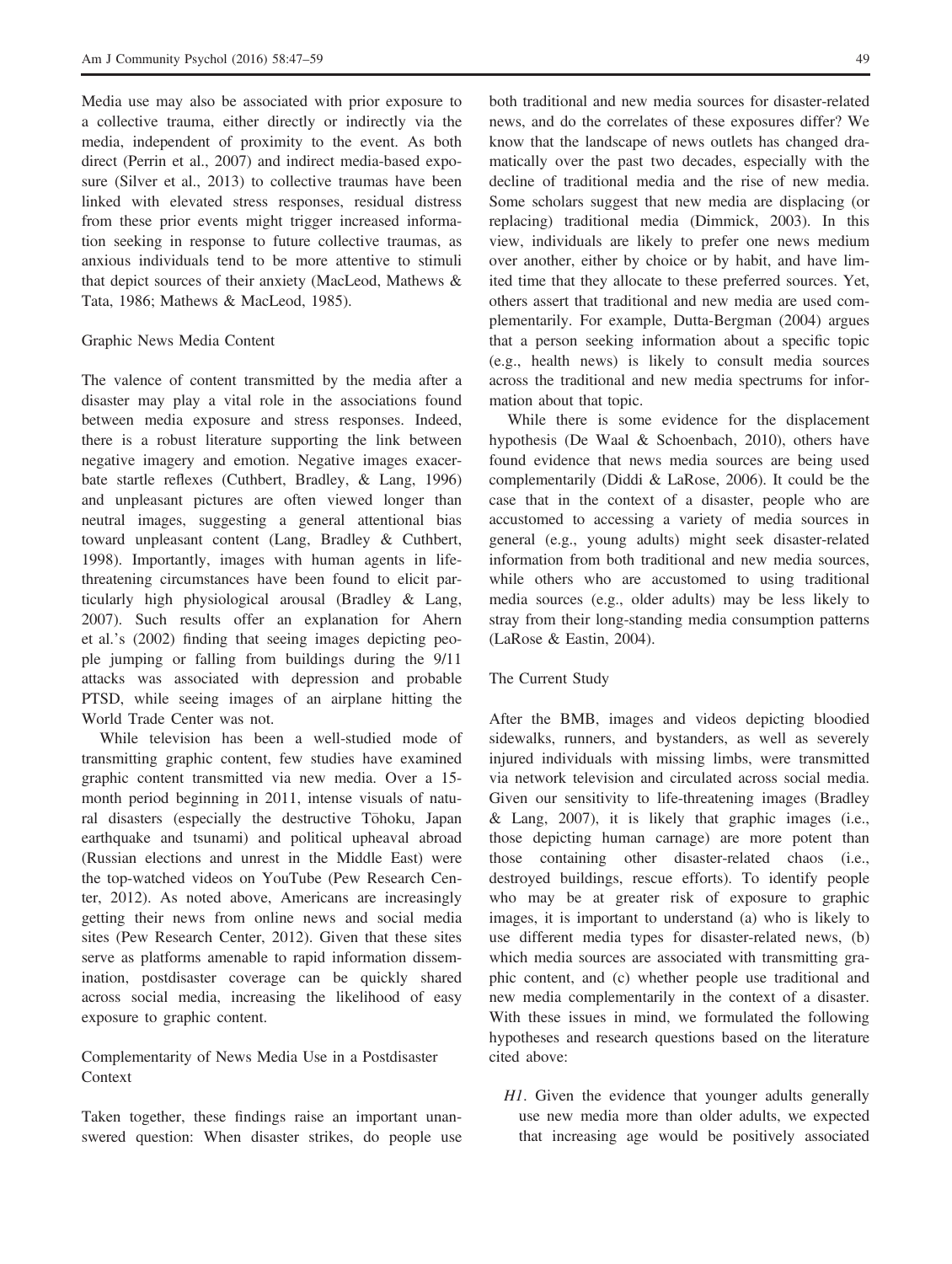with traditional media use and negatively associated with new media use in the postdisaster context.

- H<sub>2</sub>. Given the likelihood of increased media use among those with mental health ailments, we expected to find a positive association between having a history of pre-BMB mental health diagnoses and BMBrelated media use.
- H3. Given that individuals with prior disaster exposures might exhibit an attentional bias toward media coverage of subsequent disasters, we anticipated that prior disaster exposures (i.e., direct and indirect) would be positively associated with both traditional and new media use.
- H4. Given prior research linking television viewing after a collective trauma to exposure to graphic content, coupled with the availability of graphic content online, we expected that television, online news, and social media use would all be associated with graphic content exposure after the BMB.

Given prior conflicting evidence about whether displacement or complementarity of news media sources operates in a postdisaster context, we did not generate specific predictions about patterns of traditional and new media use. Instead, we explored whether respondents used both traditional media and new media complementarily after the BMB, and whether this changed as a function of age.

# Method

#### Sample and Procedures

Beginning 10 days after the search and capture of the perpetrators of the BMB, we conducted an Internet-based survey of representative samples drawn from the GfK KnowledgePanel from the Boston ( $n = 846$ ) and New York  $(n = 941)$  metropolitan areas, and the remainder of the United States ( $n = 2888$ ). To recruit people within households across the United States, GfK uses address-based sampling methods that involve mailing recruitment materials to households that were selected using random samplingbased procedures derived from Census tract information. Households without a computer or Internet connection are given a laptop with Internet service in exchange for the completion of web-based surveys; households that are already web-enabled are compensated with points that can be exchanged for merchandise. The survey was fielded to 6098 GfK panelists selected via random sampling procedures, stratified by region and other key indicators (e.g., demographics) that adjusted for systematic variability in participation rates (e.g., more men were randomly sampled as they are typically less likely to participate); e-mail and telephone reminders were used to encourage response. A total of 4822 panelists responded between April 29 and May 13, 2013, resulting in a 79.08% study completion rate. One hundred forty-seven respondents were dropped due to excessive missing outcome data or unreliably short survey completion times  $(3 \text{ min})$ , yielding 4675 (76.66%) cases for analysis. Median survey completion time was 9 min. All procedures for this study were approved by the Institutional Review Board of the University of California, Irvine.

The panel-selection methods provide statistical control of the representativeness of GfK panel samples and ensure samples' comparability to the general population; GfK provided poststratification weights to adjust for any discrepancies between the obtained samples and U.S. Census benchmarks. The weighted composition of our sample closely matched that of the target population as defined by the benchmarks from the American Community Survey of the U.S. Department of Commerce (2012). (For detailed demographic breakdown and comparisons between our sample, the overall GfK panel, and national estimates from the U.S. Census Bureau, see Holman, Garfin & Silver, 2014.)

# Measures

### Dependent Variables

Traditional and new media use. Respondents indicated the average number of total hours per day during the week following the BMB they were exposed to coverage of the bombings or their aftermath via television, radio, newspapers, online news sites (e.g., CNN, Yahoo, NY Times), or via pictures, videos, and news or text updates on social media (e.g., Facebook, Twitter, YouTube, Reddit). Responses could range from 0 to 11 or more daily hours for each media source. We summed responses across traditional (television, radio, newspapers) and new media sources (online news and social media), respectively. Because participants could report simultaneous exposures (e.g., watching television while reading news online), responses could exceed 24 hours; we therefore standardized responses for each of these variables to make them more interpretable. Responses represented exposure in standard deviation units so as to reflect use relative to others in the sample.

Media content exposure. Participants were asked how frequently they viewed 12 different types of BMB-related content (e.g., bombs exploding, blood at the site of the BMB) on the media sources (listed above) on a 5-point scale  $(1 = never, 5 = very often)$ . Six items assessed exposure to BMB-related chaos (e.g., bombs exploding, people falling down), three items assessed exposure to coverage with blood (e.g., blood at the site of the BMB), two items assessed exposure to content depicting law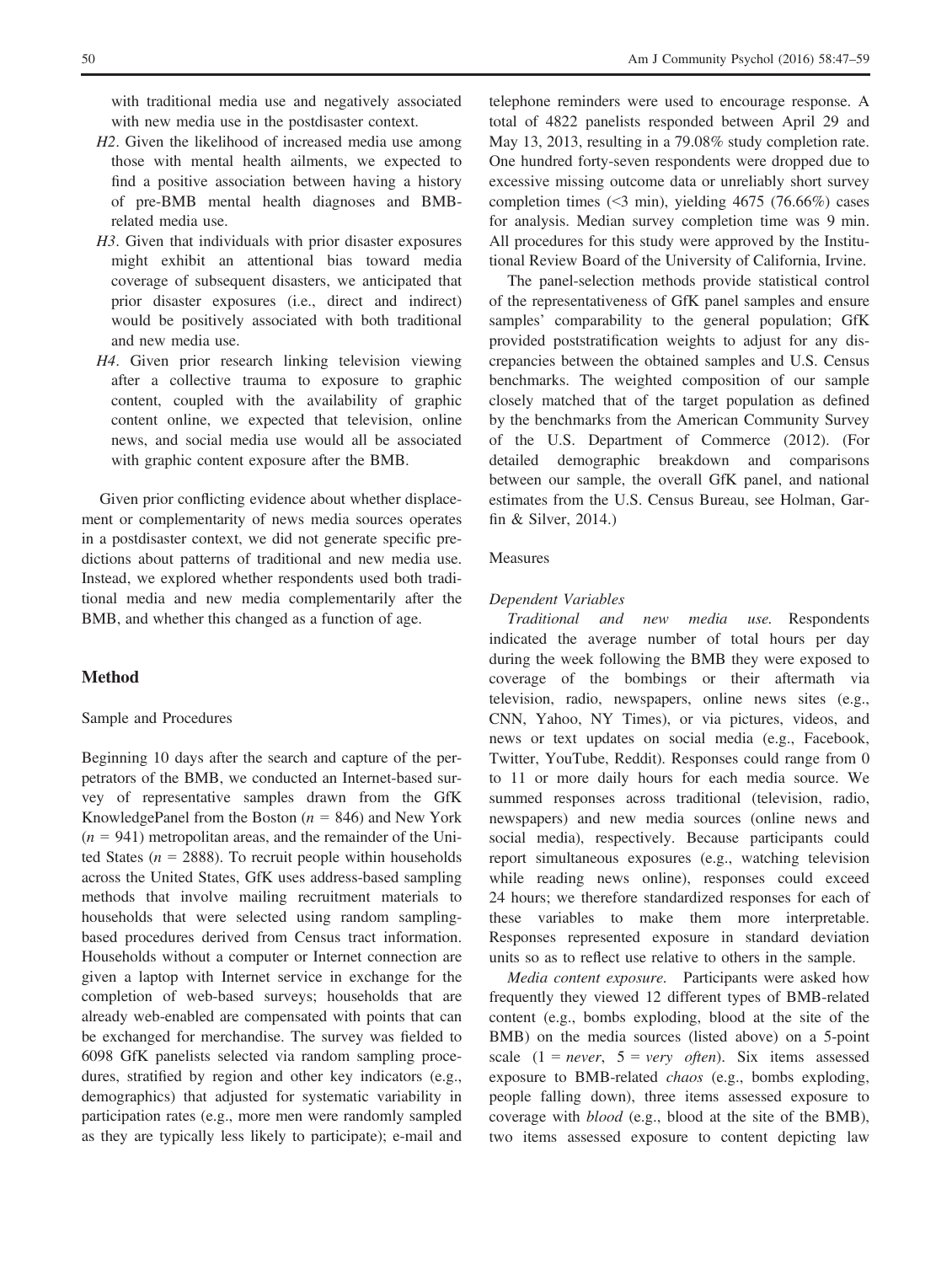enforcement officers or equipment, and one measured exposure to deceased victims when they were alive (Table 1). We factor analyzed the 12 items specifying an oblique rotation and three factor solution.

In the unrotated solution, the chaotic content factor yielded an initial eigenvalue above 1. Factor loadings in the rotated solution were above .45, explaining 92.30% of the variance in content items; the three items hung together well, exhibiting excellent reliability ( $\alpha = .95$ ). An eigenvalue of .60 was obtained for the second factor (i.e., bloody content), explaining 7.10% of the variance. The three items containing the word "blood" had factor loadings exceeding .50 in the rotated solution. Furthermore, the items hung together well, exhibiting good reliability ( $\alpha$  = .85). The third factor explained less than 1% of the variance in exposure and was not included in subsequent analyses.

## Independent Variables

Demographics. Demographic information for each respondent was collected by GfK and included age, income, gender, ethnicity (White, non-Hispanic; Black, non-Hispanic; other non-Hispanic; or Hispanic), education level (less than high school diploma, high school diploma, some college, or Bachelor's degree or higher), marital status (single/never married, married, or widowed/ divorced/separated), employment status (employed, unemployed, or retired/disabled/other), and respondent region (Boston, New York, or national sample).

Table 1 Factor loadings based on a factor analysis with oblique rotation for items assessing frequency of exposure to the following types of Boston Marathon bombing-related content

| Items                                                     | Factor 1 Factor 2 |     |
|-----------------------------------------------------------|-------------------|-----|
| 1. The bombs exploding                                    | .84               |     |
| 2. Smoke at the Boston Marathon                           | .86               |     |
| bombing sites                                             |                   |     |
| 3. People falling down after the<br>explosions            | .78               |     |
| 4. People running away from the                           | .80               |     |
| site of the explosions                                    |                   |     |
| 5. Rescuers helping injured people                        | .57               |     |
| 6. People crying or in pain                               | .46               |     |
| 7. Blood at the site of the Boston                        |                   | .79 |
| Marathon bombings                                         |                   |     |
| 8. Bloody, injured, or maimed victims                     |                   | .79 |
| of the Boston Marathon bombings                           |                   |     |
| 9. Pictures of the victims who died in                    |                   |     |
| the Boston Marathon bombings                              |                   |     |
| (taken when they were alive)                              |                   |     |
| 10. Law enforcement equipment                             |                   |     |
| (police cars, helicopters, etc.)                          |                   |     |
| 11. Law enforcement officers searching                    |                   |     |
| for the Boston Marathon bombing suspects                  |                   |     |
| 12. Bloody or injured Boston Marathon<br>bombing suspects |                   | .52 |

Mental health history. Prior to the BMB, almost threeforths of the sample completed items modified from the Centers for Disease Control's National Center for Health Statistics Annual National Health Interview Survey (NHIS), which assessed prior physician-diagnosed depression and anxiety disorders. Missing data for the remaining sample were imputed using sequential Hotdeck imputation (see Holman et al., 2014). This method imputes a missing data point for a respondent using existing data from a similar respondent donor matched on specified demographic variables (Andridge & Little, 2010). For the analyses, responses were coded 0 (none), 1 (either anxiety or depression), or 2 (depression and anxiety).

Pre-BMB television watching. Prior to the BMB, the majority of the sample ( $n = 4393$ ; 93.96%) provided GfK information on their television watching habits. Respondents reported the frequency with which, in the prior 6 months, they watched each of 117 broadcast and cable television networks (e.g., local morning and evening news, CNN, and other entertainment channels) using a 5 point scale ranging from 1 (never) to 5 (three times a week). A pre-BMB television watching index was created as the mean frequency across all channels.

Direct exposure to the BMB. Respondents reported whether they or someone close to them was at, injured in, or near the site of the Boston Marathon on April 15, 2013 or whether they knew someone who died in the bombings. This variable was coded dichotomously  $(0 = no \text{ exposure}, 1 = any \text{ direct exposure}).$ 

Exposure to the lockdown. Respondents indicated whether they were in the area locked down during the manhunt for the BMB suspects. We conceptualized this variable as another form of direct exposure to the bombings and as a potentially important factor with respect to media use, because being confined to the home may be correlated with watching media coverage for continual BMB-related updates. This variable was coded dichotomously  $(0 = self \space or \space close \space other \space not \space under$  $lockdown, 1 = self or close other under lockdown).$ 

Direct exposure to prior collective trauma. Participants indicated whether they or a close other had been directly exposed (e.g., experienced threat of death or serious injury, or was seriously injured) to three recent collective traumas in the United States: the 9/11 terrorist attacks, Superstorm Sandy, and the Sandy Hook Elementary school shooting. Exposure to each event was dichotomously coded  $(0 = no \text{ exposure}; 1 = self \text{ and/or}$ close other exposed) and responses were summed  $(range = 0-3)$ .

Indirect media-based exposure to prior collective trauma. Participants also indicated whether they were exposed to the 9/11 attacks, Superstorm Sandy, and/or the Sandy Hook Elementary school shooting via (a) live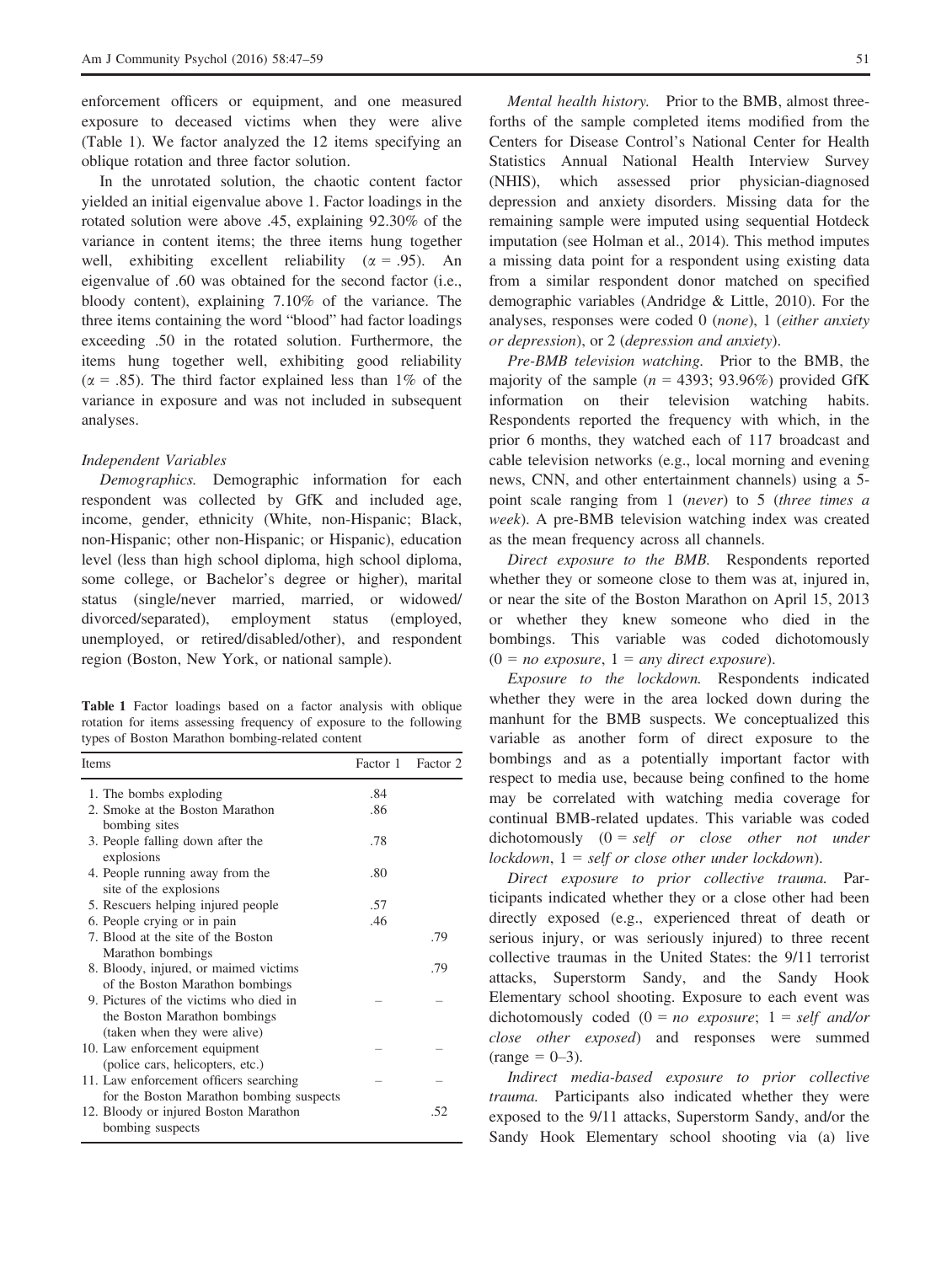television and/or (b) live radio or online streaming of the event as it occurred. Given the potential for simultaneous exposure, participants could select more than one method of exposure per event. A count of total indirect prior exposures was generated (range  $= 0-6$ ).

#### Analytic Strategy

Analyses were conducted in STATA 13.1 (Stata Corp, College Station, TX), a program well suited to handle complex, weighted survey data. All presented results are weighted. To test the first three hypotheses, two multivariate ordinary least squares (OLS) regression analyses were constructed where correlates of traditional and new media use, respectively, were entered into each model including demographic characteristics (including continuous age), pre-BMB mental health, respondent region, pre-BMB television watching, direct exposure to the BMB and lockdown exposure, and prior direct and indirect media-based exposure to collective trauma. Because we were interested in the unique influence of these variables on respondents' use of both media types, in analyses examining correlates of traditional and new media use, we entered new media and traditional media as covariates, respectively.

To test hypothesis four, two multivariate OLS regression analyses examined correlates of exposure to chaotic and bloody content; the variables entered into the models included hours spent attending to BMB-related coverage on television, radio, newspaper, social media news, social media pictures and videos, and online news, demographic characteristics (including continuous age), pre-BMB mental health, respondent region, pre-BMB television watching, and exposure to the BMB and lockdown experience.

To explore our research question about complementarity of media use after the BMB, the correlation between traditional and new media use was examined for the entire sample. We then divided our continuous age variable into four categories (i.e., 18–29, 30–44, 45–59, 60+) in order to calculate the correlation between traditional and media use for each group and directly compare those correlations using a Fisher's r-to-z transformation.

## **Results**

# Sample Characteristics

### Demographics

The final weighted sample was approximately 52.40% female, ranged in age from 18 to 93 ( $M = 47.18$ ,  $SE = .31$ ),

78.50% White and 13.30% Hispanic. Just over 52% were married, 58.10% had at least some college education, 57.10% employed, and 57.90% had an annual income of \$50,000 or more.

## Media Use

Average total media use by the sample is presented in Table 2. The average for the index for pre-BMB television watching across the sample was  $2.90$  (*SE* = .01).

# Mental Health Ailments

A history of prior mental health ailments was reported by 18.35% (weighted  $n = 858$ ) of the respondents. Of these, 77.60% reported one ailment (either depression or anxiety) and the remainder reported having both anxiety and depression.

# Direct BMB and Lockdown Exposure

Nearly 10% (weighted  $n = 449$ ) of the sample reported being directly (i.e., self or close other) exposed to the BMB. Almost 9% (weighted  $n = 420$ ) reported being directly exposed (themselves or through a close relationship) to the Boston-area lockdown that occurred shortly after the bombings.

## Direct/Indirect Prior Collective Trauma Exposures

Direct exposure to at least one prior collective trauma was reported by 26.54% (weighted  $n = 1231$ ); 14.86% (weighted  $n = 689$ ) reported exposure to one trauma, 10.25% (weighted  $n = 476$ ) reported exposure to two prior collective traumas, and 1.43% (weighted  $n = 66$ ) reported exposure to three prior collective traumas. Across the sample, the average number of direct exposures to prior collective traumas was .39 ( $SE = .01$ ). Having at least one prior indirect media-based exposure to collective trauma was reported by 81.42% (weighted  $n = 3780$ ) of the sample, of which the largest proportion (29.14%, weighted  $n = 1352$ ) reported three exposures. Across the sample, the average number of indirect media-based exposures to prior collective traumas was  $2.28$  ( $SE = .03$ ). Thirty-two respondents did not provide information on direct or indirect prior trauma exposures.

### Correlates of Traditional Media Use

Correlates of traditional and new media use are juxtaposed in Table 3. In the adjusted model of traditional media use, older respondents reported using more traditional media than younger respondents (H1). Contrary to prediction,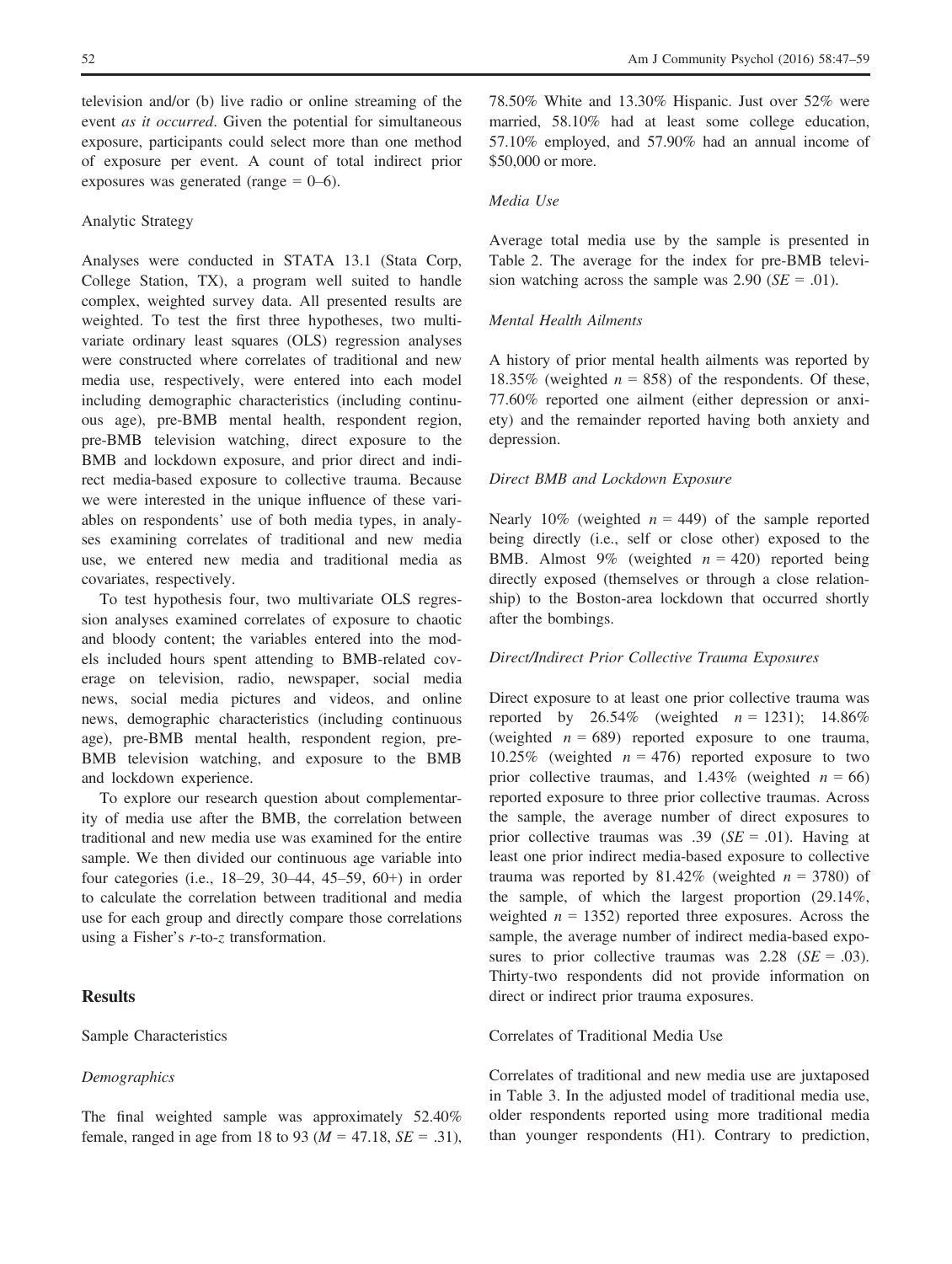| Media type                  | Total sample<br>$(N = 4648)^{a}$ |     | Boston metro<br>$(n = 839)^{a}$ |     | New York City<br>metro $(n = 933)^{a}$ |     | Remainder of<br>U.S. $(n = 2876)^{a}$ |     |
|-----------------------------|----------------------------------|-----|---------------------------------|-----|----------------------------------------|-----|---------------------------------------|-----|
|                             | $\boldsymbol{M}$                 | SE  | $\boldsymbol{M}$                | SE  | $\boldsymbol{M}$                       | SE  | M                                     | SE  |
| Traditional media           |                                  |     |                                 |     |                                        |     |                                       |     |
| Television                  | 2.46                             | .05 | 3.41                            | .14 | 2.44                                   | .11 | 2.19                                  | .05 |
| Radio                       | .84                              | .03 | 1.27                            | .08 | .87                                    | .07 | .70                                   | .03 |
| Print                       | .79                              | .03 | .97                             | .09 | .93                                    | .06 | .68                                   | .03 |
| Total traditional media use | 3.75                             | .06 | 5.14                            | .17 | 3.99                                   | .16 | 3.27                                  | .07 |
| New media                   |                                  |     |                                 |     |                                        |     |                                       |     |
| Online news sites           | 1.11                             | .04 | 1.25                            | .09 | 1.15                                   | .08 | 1.06                                  | .04 |
| News on social media sites  | .43                              | .03 | .63                             | .10 | .44                                    | .06 | .36                                   | .03 |
| Pictures on social media    | .64                              | .03 | 1.02                            | .12 | .64                                    | .07 | .52                                   | .03 |
| Videos on social media      | .36                              | .03 | .42                             | .07 | .40                                    | .05 | .32                                   | .03 |
| Total new media use         | 2.07                             | .06 | 2.63                            | .18 | 2.27                                   | .15 | 1.84                                  | .06 |
| Content type <sup>b</sup>   |                                  |     |                                 |     |                                        |     |                                       |     |
| Chaotic                     | 3.40                             | .02 | 3.86                            | .05 | 3.46                                   | .05 | 3.26                                  | .02 |
| Bloody                      | 2.68                             | .02 | 3.08                            | .06 | 2.79                                   | .04 | 2.53                                  | .02 |

Table 2 Weighted average daily hours of Boston Marathon bombing media use and average frequency of exposure to chaotic and bloody content by region

<sup>a</sup>Sample size varied across media sources slightly due to missing data from 27 respondents (<1% of total sample). **b**The full sample was used for content time mean calculations

<sup>b</sup>The full sample was used for content type mean calculations.

mental health history was not significantly associated with traditional media use (H2). Prior indirect media-based exposure to a collective trauma was positively associated with traditional media use (H3). However, contrary to prediction, prior direct exposure was not (H4). Respondents in the New York City and national samples reported fewer hours of traditional media use compared to those in the Boston area, when controlling for all other variables in the model. Although the analysis revealed that unemployed individuals attended to fewer hours of traditional media than those who were employed, the bivariate association between these variables was nonsignificant. This finding reveals a suppression effect that, upon further examination, was found to be driven by the inclusion of the new media use covariate. There was no significant interaction between employment status and new media use and as such, we take this finding to be a statistical artifact.

# Correlates of New Media Use

As expected, younger respondents used more new media than older respondents (H1). However, contrary to prediction, mental health history was not significantly associated with new media use (H2). Prior *direct* exposure to a collective trauma was positively associated with new media use (H3). However, contrary to prediction, prior indirect media-based exposure was not (H3). Our results indicated that respondents in the U.S. sample reported more hours of new media use than the Boston metro sample. However, this was due to statistical suppression, as evidenced by the weighted means presented in Table 2 that demonstrate that the U.S. sample reported fewer hours of new media use than the Boston sample. Ethnicity was associated with new media use such that Hispanics and those classified as "other" race or ethnicity reported more daily hours of new media use compared to Whites.

## Exposure to Chaotic and Bloody Content

Correlates of exposure to chaotic and bloody content in the week following the bombings are juxtaposed in Table 4. In the adjusted model for chaotic content exposure, respondents who reported more hours of television use saw chaotic content more frequently than respondents who reported fewer hours of television use (H4). Older, wealthier respondents reported greater exposure to chaotic content. African Americans, Hispanics, and those of "other" race reported less chaotic content exposure than Whites. Those with a high school diploma, some college, or a Bachelor's degree reported more exposure to chaotic content compared to those with less than a high school diploma. Individuals from the national sample reported less exposure to chaotic content than Boston residents. Respondents with direct exposure to the BMB and the lockdown, respectively, reported more chaotic content exposure than those not exposed.

Television and online news were associated with greater exposure to bloody content (H4). However, social media was not associated with exposure to bloody content. Older, wealthier respondents reported more frequent exposure to bloody content than other respondents. African Americans reported less exposure to bloody content than Whites. Those with some college exposure reported significantly more exposure to bloody content than those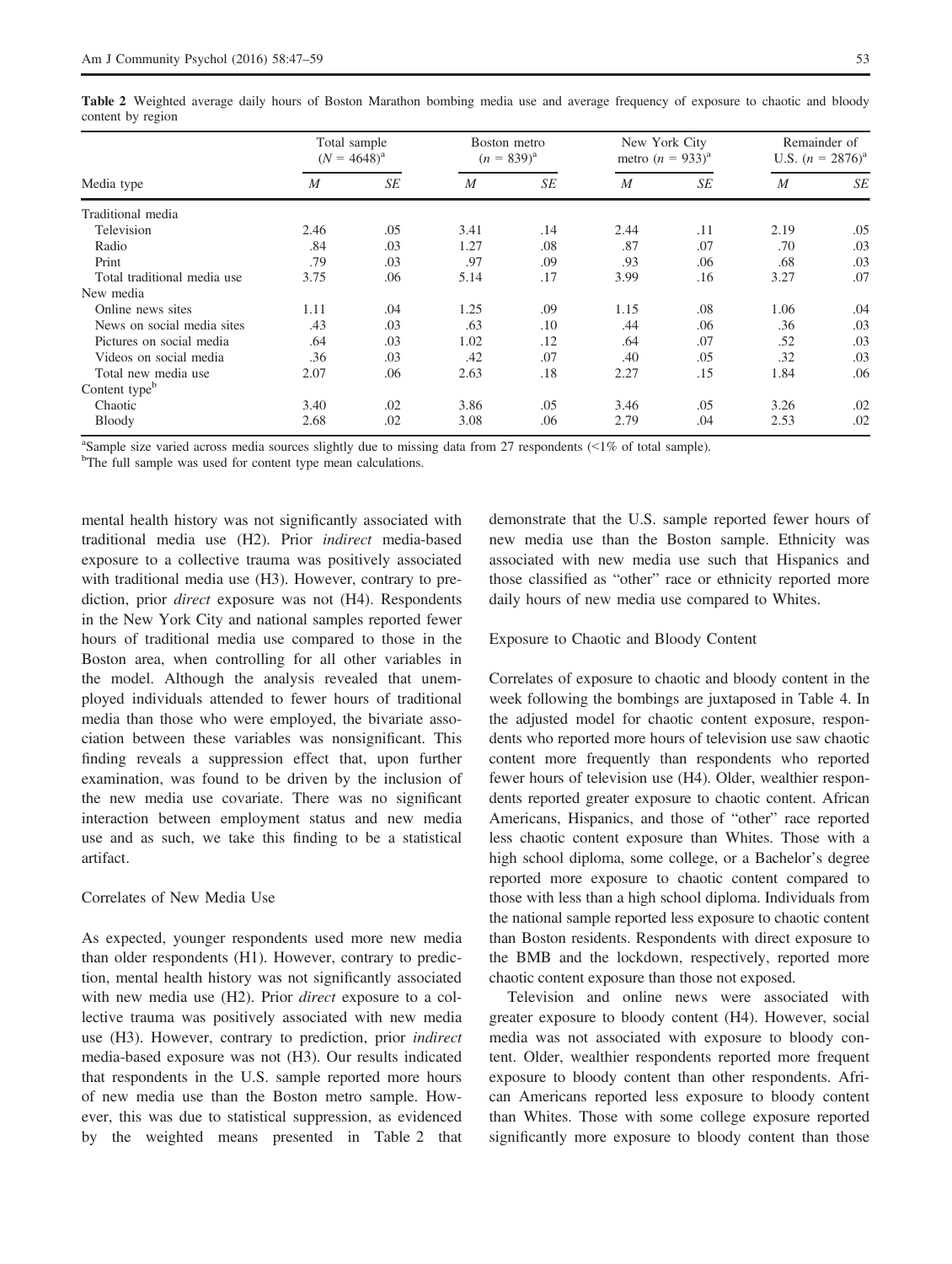**Table 3** Predictors of average daily BMB-related media exposure via traditional and new media  $(N = 4646)^{a}$ 

| Variables                                          | Traditional media                      | New media                |                          |                                                                                       |        |                          |
|----------------------------------------------------|----------------------------------------|--------------------------|--------------------------|---------------------------------------------------------------------------------------|--------|--------------------------|
|                                                    | $\beta$ (95% CI)                       | $SE^b$                   | $\mathfrak{t}$           | $\beta$ (95% CI)                                                                      | $SE^b$ | t                        |
| Demographics                                       |                                        |                          |                          |                                                                                       |        |                          |
| Gender                                             |                                        |                          |                          |                                                                                       |        |                          |
| Male = $0$ (reference group)                       |                                        |                          |                          |                                                                                       |        |                          |
| Female                                             | $.02 (-.03, .08)$                      | .02                      | .82                      | $-.02 (-.08, .04)$                                                                    | .03    | $-.68$                   |
| Age                                                | $.17$ $(.13, .20)^{***}$               | .01                      | 9.68                     | $-.21$ ( $-.25, -.16$ ) <sup>***</sup>                                                | .02    | $-9.26$                  |
| Income                                             | $-.01 (-0.05, 0.01)$                   | .01                      | $-.97$                   | $-.02 (-.06, .01)$                                                                    | .02    | $-1.09$                  |
| Ethnicity                                          |                                        |                          |                          |                                                                                       |        |                          |
| White $= 0$ (reference group)                      |                                        | $\overline{\phantom{0}}$ |                          |                                                                                       |        |                          |
| African American/Black                             | $.04 (-.06, .14)$                      | .05                      | .78                      | $.04 (-.07, .15)$                                                                     | .05    | .70                      |
| Other, non-Hispanic                                | $-.03 (-.14, .07)$                     | .05                      | $-.63$                   | $.16(.05,.27)$ **                                                                     | .05    | 2.91                     |
| Hispanic/Latino                                    | $.00 (-.09, .09)$                      | .04                      | .01                      | $.11$ $(.01, .22)^*$                                                                  | .05    | 2.20                     |
| Education                                          |                                        |                          |                          |                                                                                       |        |                          |
| Less than HS diploma $= 0$ (reference group)       |                                        | $\overline{\phantom{0}}$ |                          |                                                                                       |        |                          |
| High school diploma                                | $-.002 (-.13, .12)$                    | .06                      | $-.04$                   | $-.06 (-.23, .10)$                                                                    | .08    | $-.77$                   |
| Some college                                       | $-.03 (-.16, .09)$                     | .06                      | $-.49$                   | $-.10 (-.25, .05)$                                                                    | .08    | $-1.27$                  |
| Bachelor's degree or higher                        | $-.08 (-.21, .04)$                     | .06                      | $-1.31$                  | $-.03(-.19,.12)$                                                                      | .08    | $-.44$                   |
| Marital status                                     |                                        |                          |                          |                                                                                       |        |                          |
| Married/partnered = $0$ (reference group)          |                                        | $\qquad \qquad -$        | $\overline{\phantom{0}}$ |                                                                                       |        |                          |
| Single                                             | $-.03 (-.12, .06)$                     | .04                      | $-.69$                   | $.03(-.07, .14)$                                                                      | .05    | .70                      |
| Separated/divorced/widowed                         | $.06$ ( $-.01, .14$ )                  | .04                      | 1.54                     | $-.06 (-.16, .03)$                                                                    | .05    | $-1.27$                  |
| Employment                                         |                                        |                          |                          |                                                                                       |        |                          |
| Employed = $0$ (reference group)                   |                                        | $\overline{\phantom{m}}$ |                          |                                                                                       |        | $\overline{\phantom{0}}$ |
| Unemployed                                         | $-.13$ ( $-.26, -.01$ ) <sup>*</sup>   | .06                      | $-2.14$                  | $.16(-.01, .32)$                                                                      | .08    | 1.89                     |
| Retired/disabled/other                             | $.01 (-.05, .07)$                      | .03                      | .42                      | $.01 (-0.05, 0.06)$                                                                   | .03    | .25                      |
| Pre-BMB physician diagnosed mental health ailments | $.00 (-.02, .03)$                      | .01                      | .22                      | $.00 (-0.03, .02)$                                                                    | .01    | $-.06$                   |
| Region                                             |                                        |                          |                          |                                                                                       |        |                          |
| Boston = $0$ (reference group)                     |                                        |                          |                          |                                                                                       |        |                          |
| New York                                           | $-.25$ ( $-.37, -.14$ ) <sup>***</sup> | .05                      | $-4.34$                  | $.01 (-.11, .15)$                                                                     | .06    | .27                      |
| Remainder of U.S.                                  | $-.31$ (-.41, -.21) <sup>***</sup>     | .05                      | $-6.14$                  | $.15$ $(.02, .28)^*$                                                                  | .06    | 2.41                     |
| Pre-BMB television watching                        | .08 $(.05, .11)^{***}$                 | .01                      | 5.20                     | $.01 (-.02, .05)$                                                                     | .01    | .87                      |
| Prior exposure to collective trauma                |                                        |                          |                          |                                                                                       |        |                          |
| Direct exposure                                    | $.01 (-.02, .05)$                      | .01                      | .85                      | $.07$ $(.02, .11)^{**}$                                                               | .02    | 3.15                     |
| Indirect exposure                                  | $.10$ $(.06, .13)^{***}$               | .01                      | 5.90                     | $.00 (-0.03, .04)$                                                                    | .01    | .23                      |
| Direct BMB exposure                                |                                        |                          |                          |                                                                                       |        |                          |
| Not directly exposed $= 0$ (reference group)       |                                        | $\overline{\phantom{m}}$ |                          |                                                                                       |        |                          |
| Directly exposed                                   | $.07 (-.06, .21)$                      | .07                      | 1.06                     | $.10 (-.06, .28)$                                                                     | .08    | 1.21                     |
| Lockdown exposure                                  |                                        |                          |                          |                                                                                       |        |                          |
| Not exposed $= 0$ (reference group)                |                                        |                          |                          |                                                                                       |        |                          |
| Directly exposed                                   | $.07$ ( $-.06, .21$ )                  | .07                      | 1.01                     | $.09$ ( $-.06, .24$ )                                                                 | .07    | 1.16                     |
| Traditional or new media use <sup>c</sup>          | $.58(.51, .64)$ ***                    | .03                      | 17.02                    | $.64$ $(.56, .72)^{**}$                                                               | .04    | 15.39                    |
| Constant                                           | $.26$ $(.11, .42)$                     | .07                      | 3.35                     | $-.10 (-.29, .08)$                                                                    | .09    | $-1.10$                  |
| Model statistics                                   |                                        |                          |                          | $F(22, 4367) = 45.02, p < .001; R^2 = .46$ $F(22, 4367) = 18.75, p < .001; R^2 = .44$ |        |                          |

\*p < .05; \*\*p < .01; \*\*\*p < .001;  $N$  varies from total sample size due to missing data; <sup>b</sup>Robust standard error; <sup>c</sup>Traditional media use was a covariate in the analysis of new media use, and new media use was a covariate in the analysis of traditional media. BMB = Boston Marathon bombings.

with less than a high school diploma. Individuals in the U.S. sample reported less exposure to bloody content when compared to Boston residents. Those who reported being in or knowing someone in the lockdown area reported significantly more bloody content exposure than those who were not exposed to the lockdown.

Having a history of mental health problems was positively associated with increased exposure to bloody content. However, the bivariate relationship between mental health and exposure to bloody content was not significant  $(p = .11)$ . Reaching significance in the adjusted model suggests that the inclusion of another variable in the model strengthened the observed relationship (suppression effect). We suspected this was due, in part, to demographic variables in our model and found that the bivariate relationship became significant  $(p = .01)$  with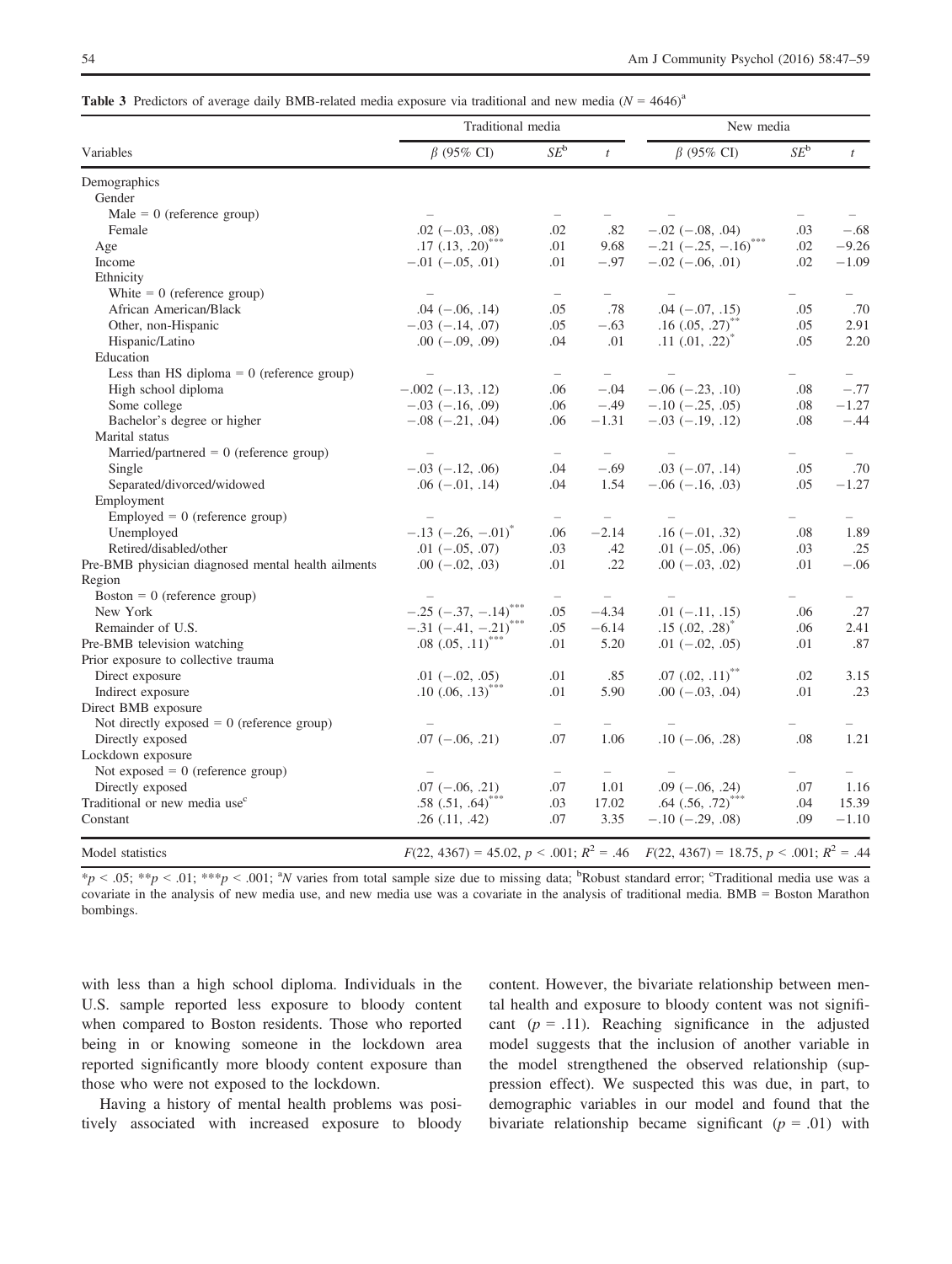**Table 4** Predictors of exposure to chaotic and bloody BMB-related content  $(N = 4372)^{a}$ 

|                                                    | Chaotic content                           | Bloody content                            |                          |                                        |                          |                          |
|----------------------------------------------------|-------------------------------------------|-------------------------------------------|--------------------------|----------------------------------------|--------------------------|--------------------------|
| Variables                                          | $\beta$ (95% CI)                          | $SE^b$                                    | $\mathfrak{t}$           | $\beta$ (95% CI)                       | $SE^b$                   | $\mathfrak{t}$           |
| Traditional media                                  |                                           |                                           |                          |                                        |                          |                          |
| Television                                         | $.30(.25,.34)$ ***                        | .02                                       | 11.96                    | .23 $(.18, .28)$ **                    | .02                      | 9.03                     |
| Radio                                              | $-.02 (-.06, .01)$                        | .02                                       | $-1.19$                  | $-.01 (-.05, .04)$                     | .02                      | $-.34$                   |
| Print                                              | $-.00 (-0.04, 0.04)$                      | .02                                       | .00                      | $.01 (-.03, .07)$                      | .02                      | .70                      |
| New media                                          |                                           |                                           |                          |                                        |                          |                          |
| Online news sites                                  | $.03(-.01, .07)$                          | .02                                       | 1.51                     | .06 $(.01, .11)^{**}$                  | .02                      | 2.67                     |
| Social media pictures/videos                       | $.02 (-.03, .07)$                         | .02                                       | $.81\,$                  | $.02 (-.05, .10)$                      | .04                      | .68                      |
| Social media news                                  | $-.04 (-.10, .00)$                        | .02                                       | $-1.83$                  | $.01 (-.05, .08)$                      | .03                      | .39                      |
| Demographics                                       |                                           |                                           |                          |                                        |                          |                          |
| Gender                                             |                                           |                                           |                          |                                        |                          |                          |
| Male = $0$ (reference group)                       |                                           | $\equiv$                                  |                          |                                        | -                        |                          |
| Female                                             | $.02 (-.05, .09)$                         | .03                                       | .59                      | $.01 (-.06, .08)$                      | .03                      | .29                      |
| Age                                                | $.09$ $(.04, .14)^{**}$                   | .02                                       | 3.53                     | $.06$ $(.01, .12)^{**}$                | .02                      | 2.61                     |
| Income                                             | .08 $(.03, .12)^{**}$                     | .02                                       | 3.29                     | $.10$ $(.05, .14)^{***}$               | .02                      | 4.37                     |
| Ethnicity                                          |                                           |                                           |                          |                                        |                          |                          |
| White $= 0$ (reference group)                      |                                           | $=$                                       | $\sim$                   |                                        | $=$                      | $\overline{\phantom{a}}$ |
| African American/Black                             | $-.38$ ( $-.52, -.24$ ) <sup>***</sup>    | .06                                       | $-5.48$                  | $-.28$ ( $-.42, -.14$ ) <sup>***</sup> | .06                      | $-4.10$                  |
| Other, non-Hispanic                                | $-.19$ ( $-.36, -.02$ ) <sup>*</sup>      | .08                                       | $-2.25$                  | $-.10(-.24, .04)$                      | .07                      | $-1.34$                  |
| Hispanic/Latino                                    | $-.14 (-.27, -.02)^{^{\circ}}$            | .06                                       | $-2.28$                  | $-.09 (-.22, .03)$                     | .06                      | $-1.48$                  |
| Education                                          |                                           |                                           |                          |                                        |                          |                          |
| Less than HS diploma $= 0$ (reference group)       |                                           |                                           |                          |                                        |                          |                          |
| High school diploma                                | .28 $(.11, .45)$ <sup>**</sup>            | .08                                       | 3.33                     | $.12 (-.04, .28)$                      | .08                      | 1.46                     |
| Some college                                       | .35 (.19, .52) <sup>***</sup>             | .08                                       | 4.20                     | $.19$ $(.02, .36)$ <sup>*</sup>        | .08                      | 2.29                     |
| Bachelor's degree or higher                        | .30 (.13, .46) <sup>***</sup>             | .08                                       | 3.51                     | $.12(-.04, .29)$                       | .08                      | 1.44                     |
| Marital status                                     |                                           |                                           |                          |                                        |                          |                          |
| Married/partnered = $0$ (reference group)          |                                           | $\overline{\phantom{m}}$                  | $\overline{\phantom{m}}$ |                                        | $\overline{\phantom{m}}$ |                          |
| Single                                             | $-.07(-.17, .03)$                         | .05                                       | $-1.33$                  | $-.05 (-.15, .04)$                     | .05                      | $-1.10$                  |
| Separated/divorced/widowed                         | $.01(-.09, .12)$                          | .05                                       | .27                      | $.01 (-.09, .12)$                      | .05                      | .26                      |
| Employment                                         |                                           |                                           |                          |                                        |                          |                          |
| $Emploved = 0$ (reference group)                   |                                           | $\qquad \qquad -$                         |                          |                                        | $\overline{\phantom{m}}$ |                          |
| Unemployed                                         | $.03(-.12, .20)$                          | .08                                       | .47                      | $.05(-.08, .19)$                       | .07                      | .74                      |
| Retired/disabled/other                             | $-.01 (-.10, .07)$                        | .04                                       | $-.28$                   | $-.04 (-.14, .05)$                     | .05                      | $-.91$                   |
| Pre-BMB physician diagnosed mental health ailments | $.01 (-.01, .05)$                         | .01                                       | 1.09                     | $.04$ $(.00, .07)^{^n}$                | .01                      | 2.10                     |
| Region                                             |                                           |                                           |                          |                                        |                          |                          |
| Boston = $0$ (reference group)                     |                                           | $\equiv$                                  |                          |                                        | $\equiv$                 | $\overline{\phantom{0}}$ |
| New York                                           | $-.03 (-.16, .10)$                        | .07                                       | $-.46$                   | $-.02 (-.16, .12)$                     | .07                      | $-.29$                   |
| Remainder of U.S.                                  | $-.18$ (-.31, -.06) <sup>**</sup>         | .06                                       | $-3.00$                  | $-.19$ ( $-.32, -.06$ ) <sup>**</sup>  | .06                      | $-3.03$                  |
| Pre-BMB television watching                        | $.13$ (.09, .17) <sup>**</sup>            | .02                                       | 6.50                     | $.07$ $(.03, .11)^{**}$                | .02                      | 3.55                     |
| Direct BMB exposure                                |                                           |                                           |                          |                                        |                          |                          |
| Not directly exposed $= 0$ (reference group)       |                                           |                                           |                          |                                        |                          |                          |
| Directly exposed                                   | $.15$ $(.02, .27)^{n}$                    | .06                                       | 2.34                     | $.13(-.02, .28)$                       | .08                      | 1.62                     |
| Lockdown exposure                                  |                                           |                                           |                          |                                        |                          |                          |
| Not exposed $= 0$ (reference group)                |                                           |                                           |                          |                                        | $\overline{\phantom{0}}$ |                          |
| Directly exposed                                   | .26 (.13, .39) <sup>***</sup>             | .06                                       | 3.99                     | .27 $(.11, .42)$ **                    | .08                      | 3.35                     |
| Constant                                           | $-.14 (-.34, .05)$                        | .10                                       | $-1.38$                  | $.00 (-.19, .19)$                      | .10                      | .00                      |
|                                                    |                                           |                                           |                          |                                        |                          |                          |
| Model statistics                                   | $F(25, 4125) = 28.95, p < .001; R2 = .21$ | $F(25, 4259) = 22.20, p < .001; R2 = .17$ |                          |                                        |                          |                          |

 $\hat{p}$  < .05; \*\*p < .01; \*\*\*p < .001;  $\hat{p}$  varies from total sample size due to missing data;  $\hat{p}$  Robust standard error. BMB = Boston Marathon bombing.

the inclusion of income in the adjusted model. It should be noted that no interaction between these variables was found. $<sup>1</sup>$ </sup>

# 1 Because prior mental health could also be treated as a categorical variable, we entered it into the model as such and found that there was no effect of mental health ailments (compared to healthy controls) when income was entered into the model.

### Complementarity of Media Use

We explored whether respondents used both traditional media and new media complementarily after the BMB. Roughly two thirds of the sample reported using both traditional and new media sources after the BMB. We also found that average daily hours of traditional and new media use were strongly and positively correlated  $(r = .62)$ ,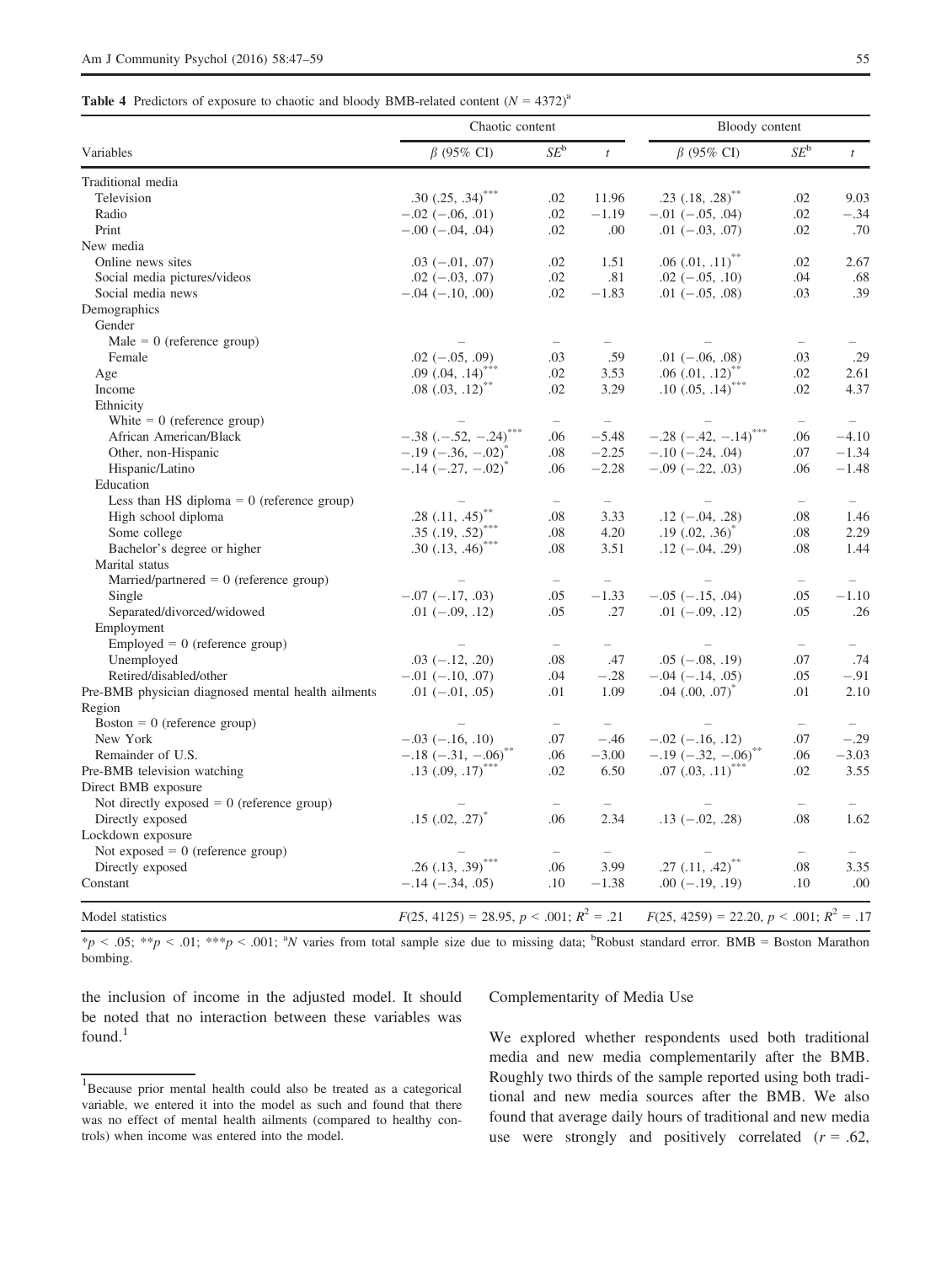$p < .001$ ) and the strength of this relationship varied significantly according to age groups. The association between post-BMB traditional and new media use was strongest among those aged 18–29 ( $r = .81$ ,  $p < .001$ ). The correlation decreased for those aged 30–44 ( $r = .66$ ,  $p < .001$ ), and again for those aged 45–59 ( $r = .59$ ,  $p < .001$ ). Individuals aged 60+ demonstrated the weakest correlation  $(r = .47, p < .001)$ . A Fisher's r-to-z transformation was used to compare correlations between age categories and revealed that the differences between all groups were statistically significant (all  $ps < .001$ ).

Nearly 32% (weighted  $n = 1484$ ) of respondents reported using *either* traditional *or* new media sources in the week following the BMB. Of these, 93.39% (weighted  $n = 1386$ ) reported only using traditional media, while 6.60% (weighted  $n = 98$ ) indicated only using new media. Those who indicated only using new media sources  $(M<sub>age</sub> = 34.39)$ ,  $SE = 1.64$ ) were significantly younger than those who indicated only using traditional media sources ( $M_{\text{age}} = 53.59$ ,  $SE = .59$ ;  $b = -17.56$ ,  $p < .001$ ). It should be noted that 3.45% of the total sample (weighted  $n = 161$ ) reported no media use in the week following the bombings. These individuals had an average age of 41.68 ( $SE = 1.85$ ); they were significantly younger than those who used only traditional media ( $b = -9.01$ ,  $p < .001$ ) and significantly older than those who used only new media ( $b = 13.56$ ,  $p < .001$ ).

# **Discussion**

To our knowledge, this is the first study to examine correlates and patterns of media use and exposure to disasterrelated content shortly after a collective trauma using a representative national sample of U.S. adults. Other key strengths include having prebombing measures of mental health history and television watching habits for the majority of respondents, which allowed us to control for the potential confounding influence of these variables on post-BMB media usage and exposure to disturbing BMBrelated content. We were also able to control for employment status at the time of the bombings, which helps account for media use that may result from having leisure time due to unemployment or retirement.

The results of our analyses of traditional and new media use were consistent with prior studies demonstrating age effects: Young adults are more likely to use new media sources than older adults. Contrary to our hypothesis that prior collective trauma exposure would be associated with both traditional and new media use, our analyses suggest that prior direct exposure to collective trauma was positively associated with new media use but not traditional media use. Conversely, prior indirect media-based exposure to a collective trauma was positively associated with traditional media use but not new media use. The latter finding may be because our measure of indirect, mediabased exposure to prior collective traumas was comprised of live television exposure and preference for viewing events on television is likely consistent over time. Taken together, this set of findings is consistent with uncertainty management studies, which demonstrate that individuals who have faced traumatic events engage in information seeking as a means of mitigating feelings of trauma-related anxiety (Lachlan et al., 2009; Seeger et al., 2003). Nonetheless, the differential pattern of BMB-related media use among those with prior direct and indirect trauma exposures warrant further exploration.

We also found that (a) daily hours of television use was associated with exposure to content containing bombing-related chaos and (b) daily hours of television and online news use were associated with exposure to bloody content. The positive relationship between bloody content and online news may be due, in part, to online news sites either being affiliates of large television/cable networks or being aggregated news sites reproducing coverage from news network sources. In the case of online news, the content streamed live on television is probably similar to what is streamed online. An alternative explanation of the relationship between bloody content and online news sites is the dissemination of user-driven content on news network sites. For example, some online news sites allow users to upload unedited, uncensored, video stories (e.g., CNN iReports). When disaster strikes, people in its proximity can digitally record the aftermath (via their smartphone or other device) and upload it directly to a national news organization's website without any oversight. Thus, content streamed online (which may be similar to television content), in addition to user-driven content disseminated on highly accessed websites, may increase the potential for indirect media-based trauma exposure.

Importantly, although Americans are increasingly getting their news from online news and social media sites (Pew Research Center, 2012), we found no association between social media use and exposure to bloody content. A plausible explanation for this is that social media users may not have been exposed to graphic content in their social media feeds, but rather clicked on links that directed them to online news sites where graphic depictions were presented. Thus, respondents would have indicated being exposed to graphic content via online news sites rather than on social media. This lack of a relationship between social media use and exposure to graphic content may change, however, as live-streaming videos on social media platforms (e.g., Facebook Livestream; Twitter's Periscope) become more prevalent.

Our final analysis revealed that two thirds of respondents reported using both traditional and new media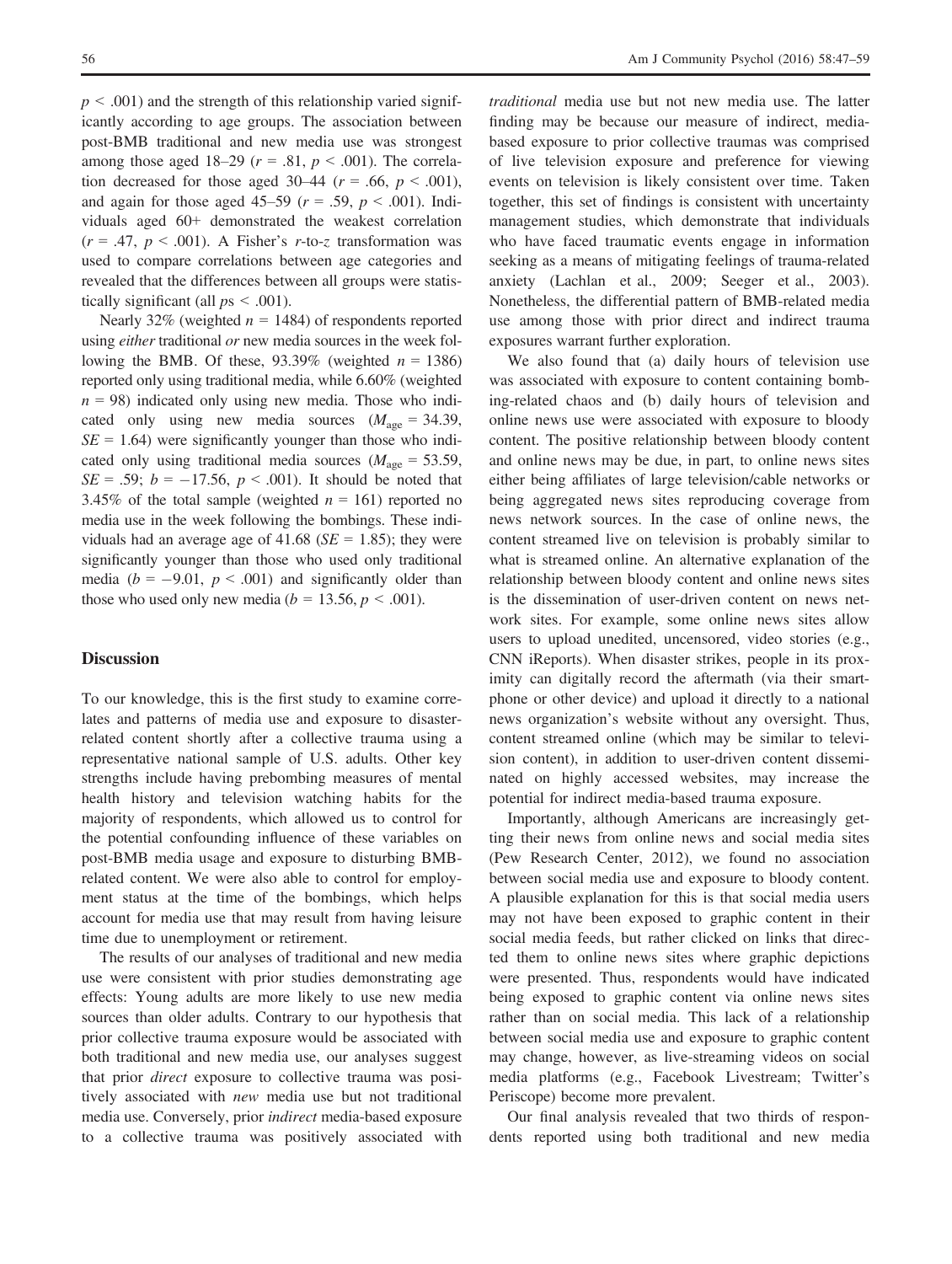sources to attend to bombing-related coverage. The correlation between these media types was strong, although it diminished as a function of increasing age: Younger adults were more likely to access bombing-related coverage from both traditional and new media sources than were older adults. This supports the complementarity hypothesis that to obtain information about a given topic, people will use multiple media sources (Dutta-Bergman, 2004). These results also bring to bear the psychological implications of using multiple media sources depicting graphic imagery after a collective trauma. Given our finding that television and online news were uniquely associated with graphic content exposure, individuals who use both of these media sources to seek information about a collective trauma like the BMB may be at increased psychological risk. We glean from our analysis that because young adults are more likely to use both traditional and new media sources for disaster coverage, they may be more vulnerable to psychological distress than older adults. This is a topic worthy of future research.

# Implications

In their model of the adaptive capacities of community resilience, Norris, Stevens, Pfefferbaum, Wyche and Pfefferbaum (2008) make a compelling case for the role of media in helping to shape community narratives around collective traumas that have the potential to impact community resilience. On the one hand, media can serve as a mechanism for creating a shared sense of meaning about a traumatic event and fostering connectedness and collective understandings of the event. On the other hand, media can suppress recovery narratives (Cox & Perry, 2011), overwhelm a community (Wicke & Silver, 2009), and negatively impact a community's response. Understanding who is using what sources to view which type of content in a postdisaster context is critical given the mounting evidence of the media's role in transmitting trauma to consumers (Holman et al., 2014). Prolonged or repeated exposures to graphic content after a collective trauma could impair natural recovery processes (e.g., resilience) that would not be interrupted otherwise. Finally, the vast geographic reach of the media (Wicke & Silver, 2009; Wright, Ursano, Bartone & Ingraham, 1990) could extend this impairment to communities distal from the traumatic event.

Repeated exposure to graphic imagery on local and national news outlets (across media sources) could also create community narratives of uncertainty and lack of safety. Indeed, media hype after a disaster has a tendency to take on a life of its own when a shocking story unfolds (Vasterman, Yzermans & Dirkzwager, 2005). Although the media attempts to inform the public of the facts about

that event, it can sometimes be responsible for amplifying social perceptions of risk (Kasperson et al., 1988), especially when repeatedly transmitting content that is likely distressing. This amplification of social risk and distress following collective traumas could also be exacerbated by the access people have to news via their smartphones. A recent study (Pew Research, 2015) found that nearly two thirds of Americans access the Internet through smartphones and that of these, 68% indicate occasionally following "breaking news" from their smartphone, and 67% report sharing pictures and videos about events happening in their communities. Thus, the potential for amplifying social risk and distress responses can occur in all contexts of daily life.

## Limitations and Conclusions

Because disasters and community traumas often occur without warning, it is exceedingly rare for methodologically rigorous studies to be conducted in their immediate aftermath (Garfin & Silver, 2016). Logistical challenges such as securing funding and gaining ethics board approval frequently preclude early postdisaster assessments. While we were able to begin a national data collection effort using representative samples as soon as 10 days after the perpetrator was caught, we nonetheless acknowledge several limitations. It would have been ideal to assess media exposure closer to the bombings and in real-time. Also, we do not know how accurate respondents' reports were for daily use of each type of media. In addition, while we found that the majority of respondents reported accessing news from traditional and new media sources after the bombings, we have no measure of their motivation to seek out information during and after the bombing. It could be that individuals motivated to stay informed attend to the media more and access more media sources than those for whom staying informed is less important. In fact, there is evidence that individuals vary in their interest in a collective traumatic event. Using the Uncertainty Reduction framework, a study by Boyle et al. (2004) found that media use dropped dramatically 3–4 months after 9/11 among individuals expressing no desire to learn about the attacks, but that the drop in usage was less prominent among those who were motivated to use the media for information seeking purposes. Finally, with respect to the content people saw, we do not know (a) the exact images or videos they saw, (b) the extent to which exposure was repetitive, or (c) the context in which people were exposed (alone vs. with others). Such factors might influence the psychological impact of viewing graphic content and are important topics for future research.

Despite these limitations, the results from this study shed light on key predictors of both traditional and new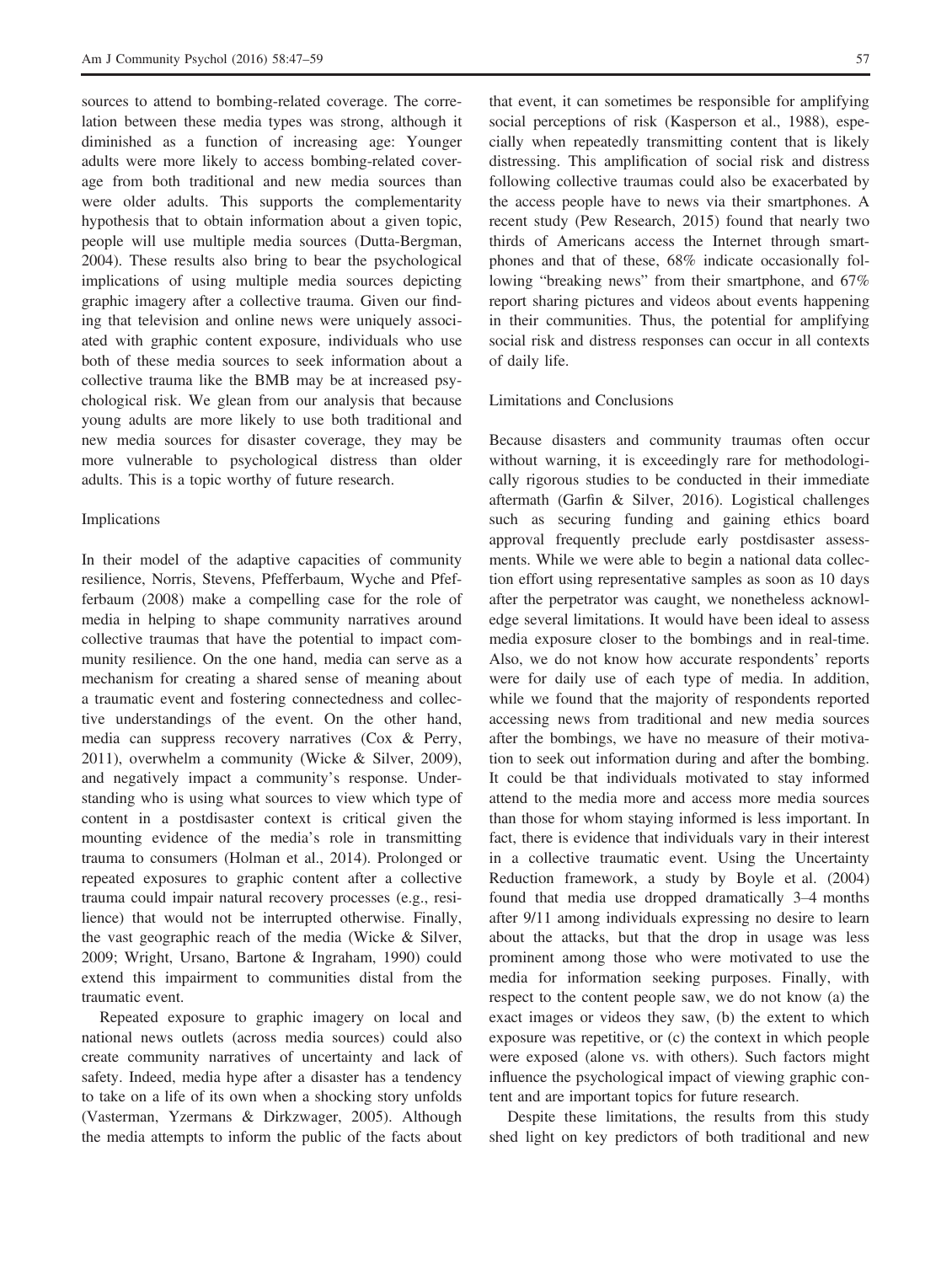media use in the wake of a large-scale community disaster. Insofar as increased media exposure is associated with distress after a collective trauma, it is important to consider the roles prior trauma exposures and complementarity of news media use play in exacerbating subsequent trauma exposure. We believe, based on our findings, that further exploration of the psychological impact of viewing graphic disaster-related content would benefit community psychologists and trauma scholars attempting to understand how the media shapes experiences of a collective trauma.

# Acknowledgements, Disclosure of Conflicts of Interest and Compliance with Ethical Standards

Funding provided by U.S. National Science Foundation grant BCS-1342637 to Roxane Cohen Silver and E. Alison Holman. We thank GfK's Government & Academic Research team of J. Michael Dennis, Debra Vanni, Mansour Fahimi, Sergei Rodkin, Stefan Subias, and Kathleen Connolley for providing GfK KnowledgePanelists' data, preparing our Web-based survey and data files, and for providing methodological and statistical guidance. The authors thank Karen Rook for comments on an earlier version of the manuscript. The authors have complied with APA ethical principles in our treatment of individuals participating in the research; all procedures for this study were reviewed and approved by the Institutional Review Board at the University of California, Irvine. All authors approve of this submission. All authors have met the full criteria and requirements for authorship; none of the authors have any financial interests in this manuscript. None have a conflict of interest to report. The manuscript represents valid work, and neither this manuscript nor one with similar content has been published or is being considered for publication elsewhere.

# References

- Ahern, J., Galea, S., Resnick, H., Kilpatrick, D., Bucuvalas, M., Gold, J., & Vlahov, D. (2002). Television images and psychological symptoms after the September 11 terrorist attacks. Psychiatry, 65, 289–300.
- American Psychiatric Association (2013). Diagnostic and statistical manual of mental disorders. (5th ed.). Washington, DC: Author.
- Andridge, R. R., & Little, R. J. A. (2010). A review of Hot Deck imputation for survey non-response. International Statistical Review, 78, 40–64.
- Berger, C. R., & Calabrese, R. J. (1975). Some explorations in initial interaction and beyond: Toward a developmental theory of interpersonal communication. Human Communication Research, 1, 99–112.
- Boyle, M. P., Schmierbach, M., Armstrong, C. L., McLeod, D. M., Shah, D. V., & Pan, Z. (2004). Information seeking and emotional reactions to the September 11 terrorist attacks. Journalism and Mass Communication Quarterly, 81, 155–167.
- Bradley, M. M., & Lang, P. J. (2007). The International Affective Picture System (IAPS) in the study of emotion and attention. In J. A. Coan & J. B. Allen (Eds.), Handbook of emotion elicitation and assessment (pp. 29–45). New York: Oxford University Press.
- Brashers, D. E., Neidig, J. L., Haas, S. M., Dobbs, L. K., Cardillo, L. W., & Russell, J. A. (2000). Communication in the management of uncertainty: The case of persons living with HIV or AIDS. Communications Monographs, 67, 63–84.
- Cox, R. S., & Perry, K. M. E. (2011). Like a fish out of water: Reconsidering disaster recovery and the role of place and social capital in community disaster resilience. American Journal of Community Psychology, 48, 395–411.
- Cuthbert, B. N., Bradley, M. M., & Lang, P. J. (1996). Probing picture perception: Activation and emotion. *Psychophysiology*, 33, 103–111.
- De Waal, E., & Schoenbach, K. (2010). News sites' position in the mediascape: Uses, evaluations and media displacement effects over time. New Media and Society, 12, 477–496.
- De Wit, L., van Straten, A., Lamers, F., Cuijpers, P., & Penninx, B. (2011). Are sedentary television watching and computer use behaviors associated with anxiety and depressive disorders? Psychiatry Research, 186, 239–243.
- Diddi, A., & LaRose, R. (2006). Getting hooked on news: Uses and gratifications and the formation of news habits among college students in an Internet environment. Journal of Broadcasting and Electronic Media, 50, 193–210.
- Dimmick, J. (2003). Media competition and coexistence: The theory of the niche. Mahwah, NJ: Lawrence Erlbaum.
- Dutta-Bergman, M. J. (2004). Complementarity in consumption of news types across traditional and new media. Journal of Broadcasting and Electronic Media, 48, 41–60.
- Garfin, D. R., & Silver, R. C. (2016). Responses to natural disasters. In H. S. Friedman (Ed.), Encyclopedia of mental health (2nd ed.)., (Vol. 4, pp. 35–46). Waltham, MA: Academic Press.
- Hawkins, N. A., McIntosh, D. N., Silver, R. C., & Holman, E. A. (2007). Early responses to school violence: A qualitative analysis of students' and parents' immediate reactions to the shootings at Columbine High School. Journal of Emotional Abuse, 4, 197–223.
- Heath, R. L., & Gay, C. D. (1997). Risk communication involvement, uncertainty, and control's effect on information scanning and monitoring by expert stakeholders. Management Communication Quarterly, 10, 342–372.
- Holman, E. A., Garfin, D. R., & Silver, R. C. (2014). Media's role in broadcasting acute stress following the Boston Marathon bombings. Proceedings of the National Academy of Sciences of the United States of America, 111, 93–98.
- Holman, E. A., Silver, R. C., Poulin, M., Andersen, J., Gil-Rivas, V., & McIntosh, D. N. (2008). Terrorism, acute stress, and cardiovascular health: A 3-year national study following the September 11th attacks. Archives of General Psychiatry, 65, 73–80.
- Kasperson, R. E., Renn, O., Slovic, P., Brown, H. S., Emel, J., Goble, R., ... & Ratick, S. (1988). The social amplification of risk: A conceptual framework. Risk Analysis, 8, 177–187.
- Kohut, A., Doherty, C., Dimock, M., & Keeter, S. (2012). In changing news landscape, even television is vulnerable. Available from Pew Research Center site: [http://www.people-press.org/](http://www.people-press.org/2012/09/27/in-changing-news-landscape-even-television-is-vulnerable/) [2012/09/27/in-changing-news-landscape-even-television-is-vul](http://www.people-press.org/2012/09/27/in-changing-news-landscape-even-television-is-vulnerable/)[nerable/](http://www.people-press.org/2012/09/27/in-changing-news-landscape-even-television-is-vulnerable/) [last accessed July 5 2014].